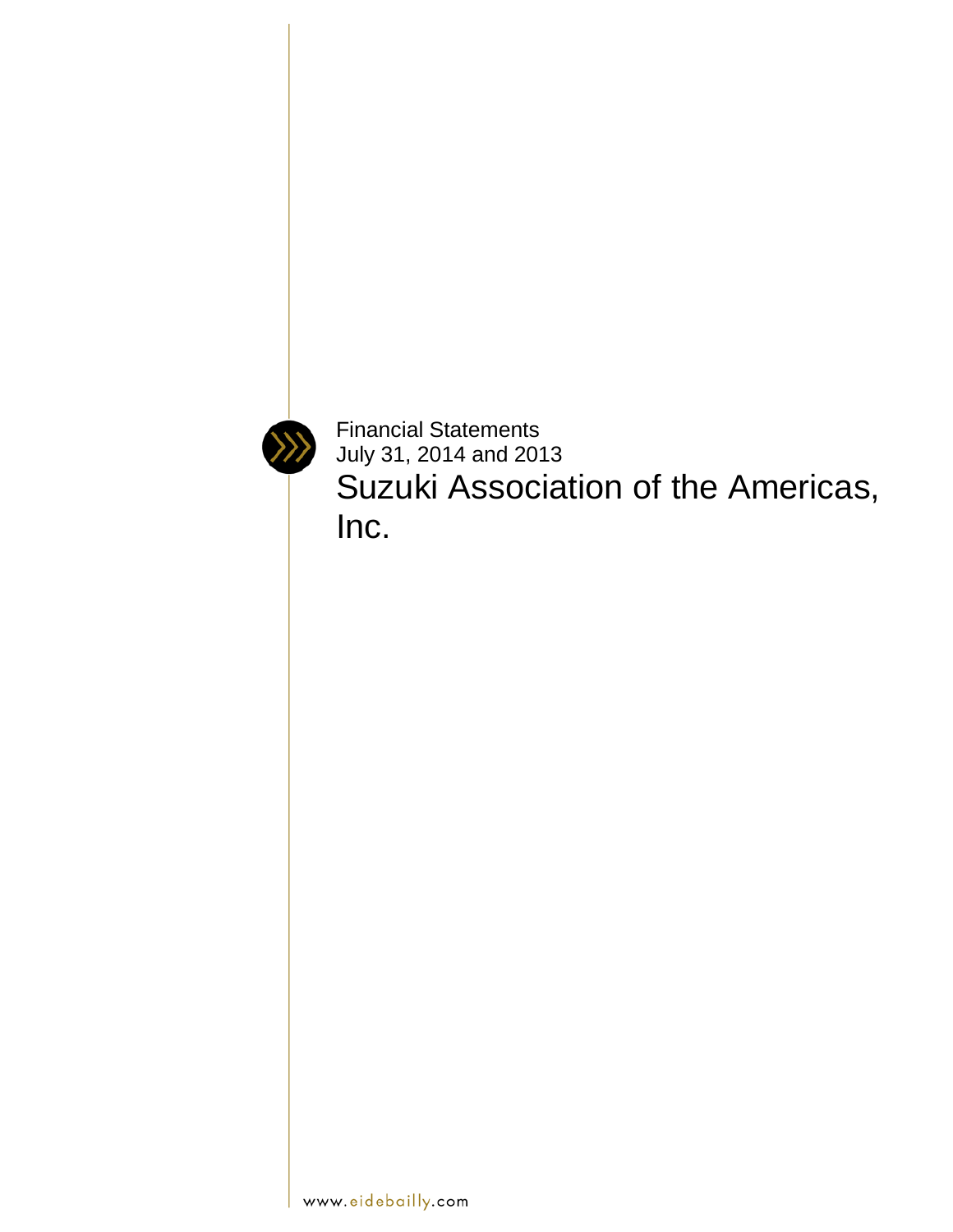| <b>Financial Statements</b> |  |
|-----------------------------|--|
|                             |  |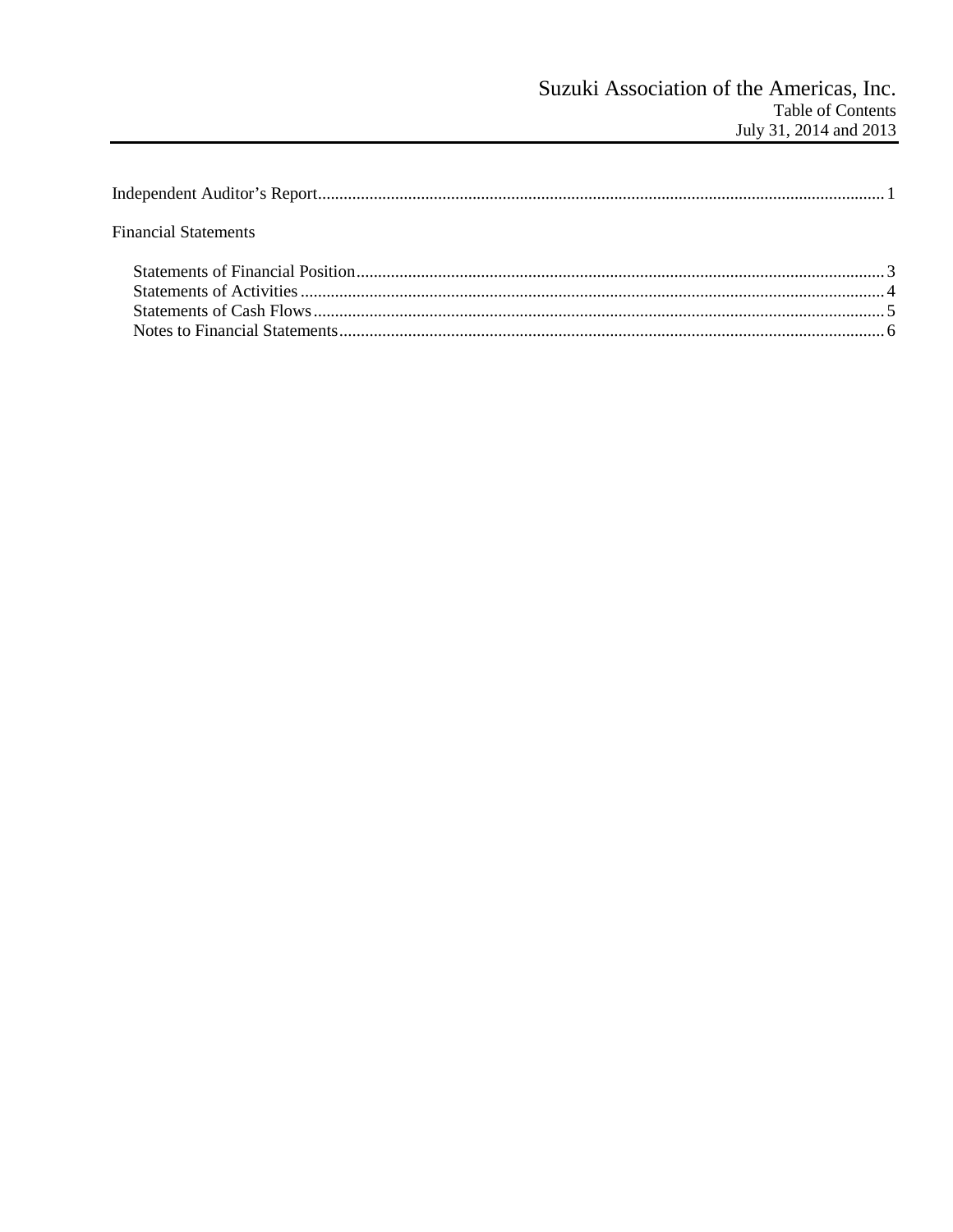

CPAs & BUSINESS ADVISORS

### **Independent Auditor's Report**

The Board of Directors Suzuki Association of the Americas, Inc. Boulder, Colorado

#### **Report on the Financial Statements**

We have audited the accompanying financial statements of Suzuki Association of the Americas, Inc., which comprise the statements of financial position as of July 31, 2014 and 2013, and the related statements of activities and cash flows for the years then ended, and the related notes to the financial statements.

### **Management's Responsibility for the Financial Statements**

Management is responsible for the preparation and fair presentation of these financial statements in accordance with accounting principles generally accepted in the United States of America; this includes the design, implementation, and maintenance of internal control relevant to the preparation and fair presentation of financial statements that are free from material misstatement, whether due to fraud or error.

### **Auditor's Responsibility**

Our responsibility is to express an opinion on these financial statements based on our audits. We conducted our audits in accordance with auditing standards generally accepted in the United States of America. Those standards require that we plan and perform the audit to obtain reasonable assurance about whether the financial statements are free from material misstatement.

An audit involves performing procedures to obtain audit evidence about the amounts and disclosures in the financial statements. The procedures selected depend on the auditor's judgment, including the assessment of the risks of material misstatement of the financial statements, whether due to fraud or error. In making those risk assessments, the auditor considers internal control relevant to the entity's preparation and fair presentation of the financial statements in order to design audit procedures that are appropriate in the circumstances, but not for the purpose of expressing an opinion on the effectiveness of the entity's internal control. Accordingly, we express no such opinion. An audit also includes evaluating the appropriateness of accounting policies used and the reasonableness of significant accounting estimates made by management, as well as evaluating the overall presentation of the financial statements.

We believe that the audit evidence we have obtained is sufficient and appropriate to provide a basis for our audit opinion.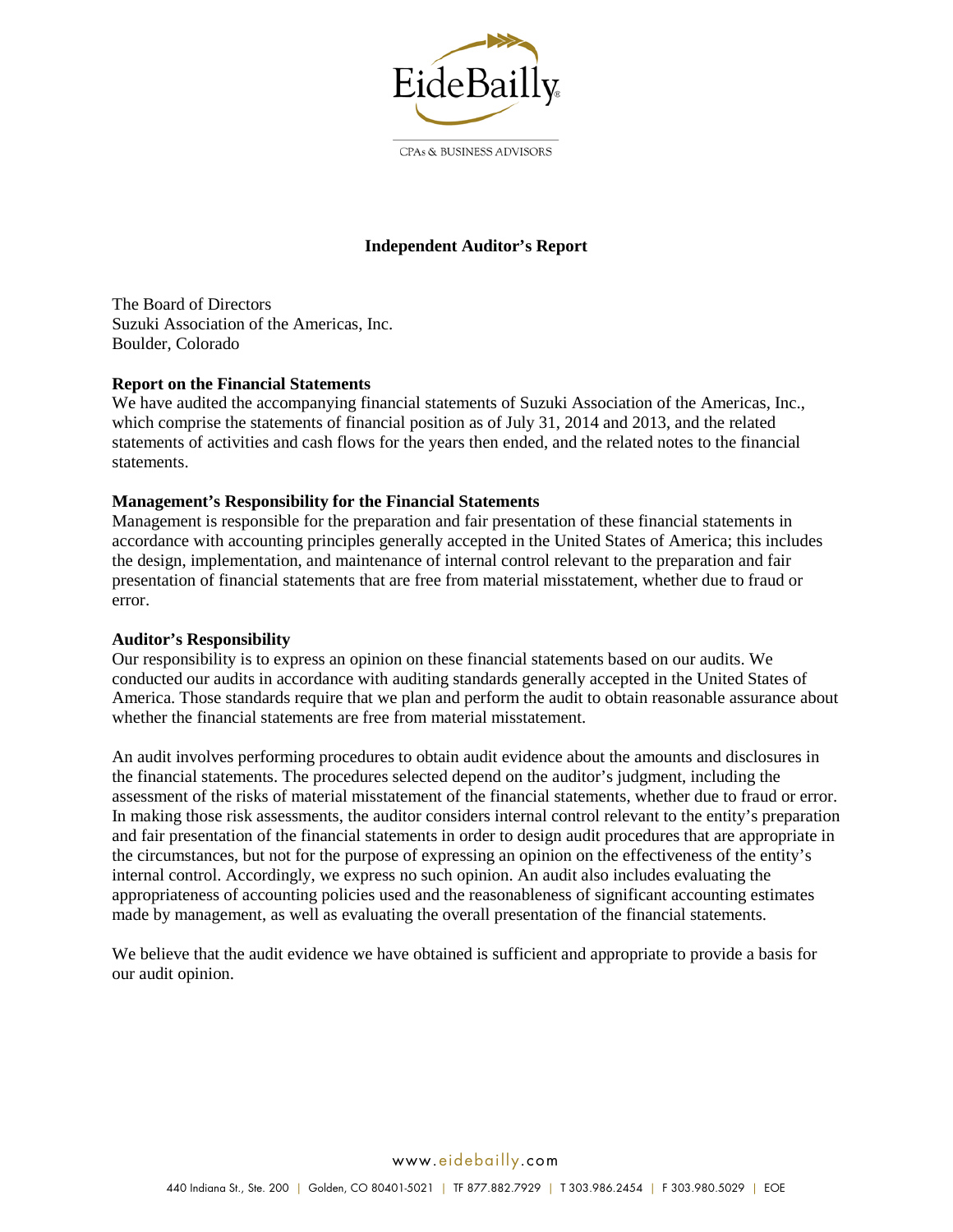### **Opinion**

In our opinion, the financial statements referred to above present fairly, in all material respects, the financial position of Suzuki Association of the Americas, Inc. as of July 31, 2014 and 2013, and the changes in its net assets and its cash flows for the years then ended in accordance with accounting principles generally accepted in the United States of America.

Gide Sailly LLP

Golden, Colorado December 4, 2014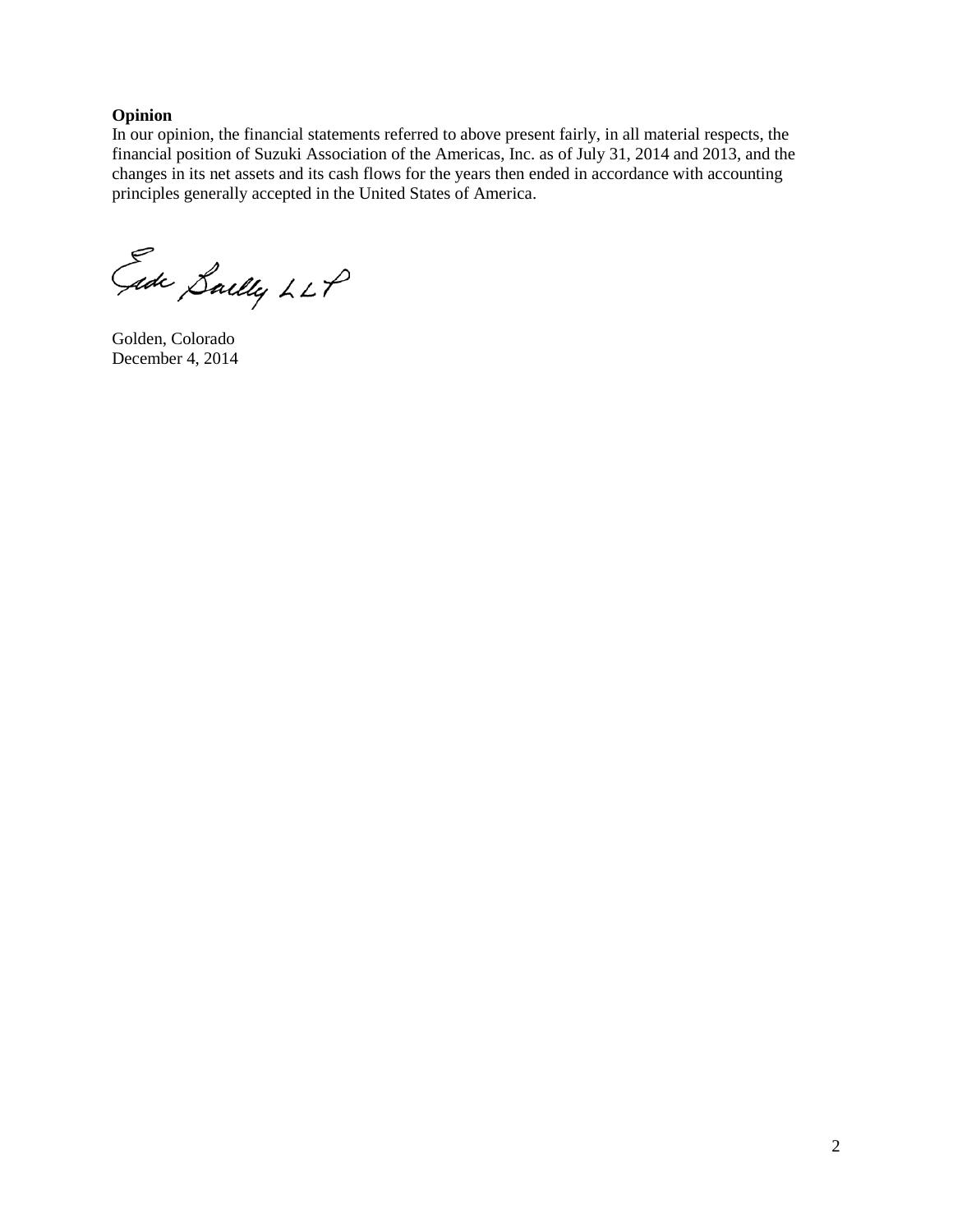# Suzuki Association of the Americas, Inc. Statements of Financial Position July 31, 2014 and 2013

|                                  |               | 2014      |               | 2013      |
|----------------------------------|---------------|-----------|---------------|-----------|
| Assets                           |               |           |               |           |
| Cash and cash equivalents        | \$            | 250,046   | \$            | 260,536   |
| <b>Investments</b>               |               | 1,033,630 |               | 971,249   |
| Accounts receivable              |               | 10,989    |               | 15,323    |
| Prepaid expenses                 |               | 6,420     |               | 6,410     |
| Inventory                        |               | 28,697    |               | 35,302    |
| Property and equipment, net      |               | 1,792     |               | 3,022     |
| <b>Total assets</b>              | <sup>\$</sup> | 1,331,574 | $\frac{1}{2}$ | 1,291,842 |
| Liabilities and Net Assets       |               |           |               |           |
| Accounts payable                 | \$            | 11,944    | \$            | 5,818     |
| Accrued compensation             |               | 9,677     |               | 7,882     |
| Deferred revenue                 |               | 7,811     |               | 10,296    |
| Total liabilities                |               | 29,432    |               | 23,996    |
| <b>Net Assets</b>                |               |           |               |           |
| Unrestricted                     |               |           |               |           |
| Undesignated                     |               | 1,290,832 |               | 1,256,536 |
| Board designated                 |               | 11,310    |               | 11,310    |
| Total net assets                 |               | 1,302,142 |               | 1,267,846 |
| Total liabilities and net assets | \$            | 1,331,574 | \$            | 1,291,842 |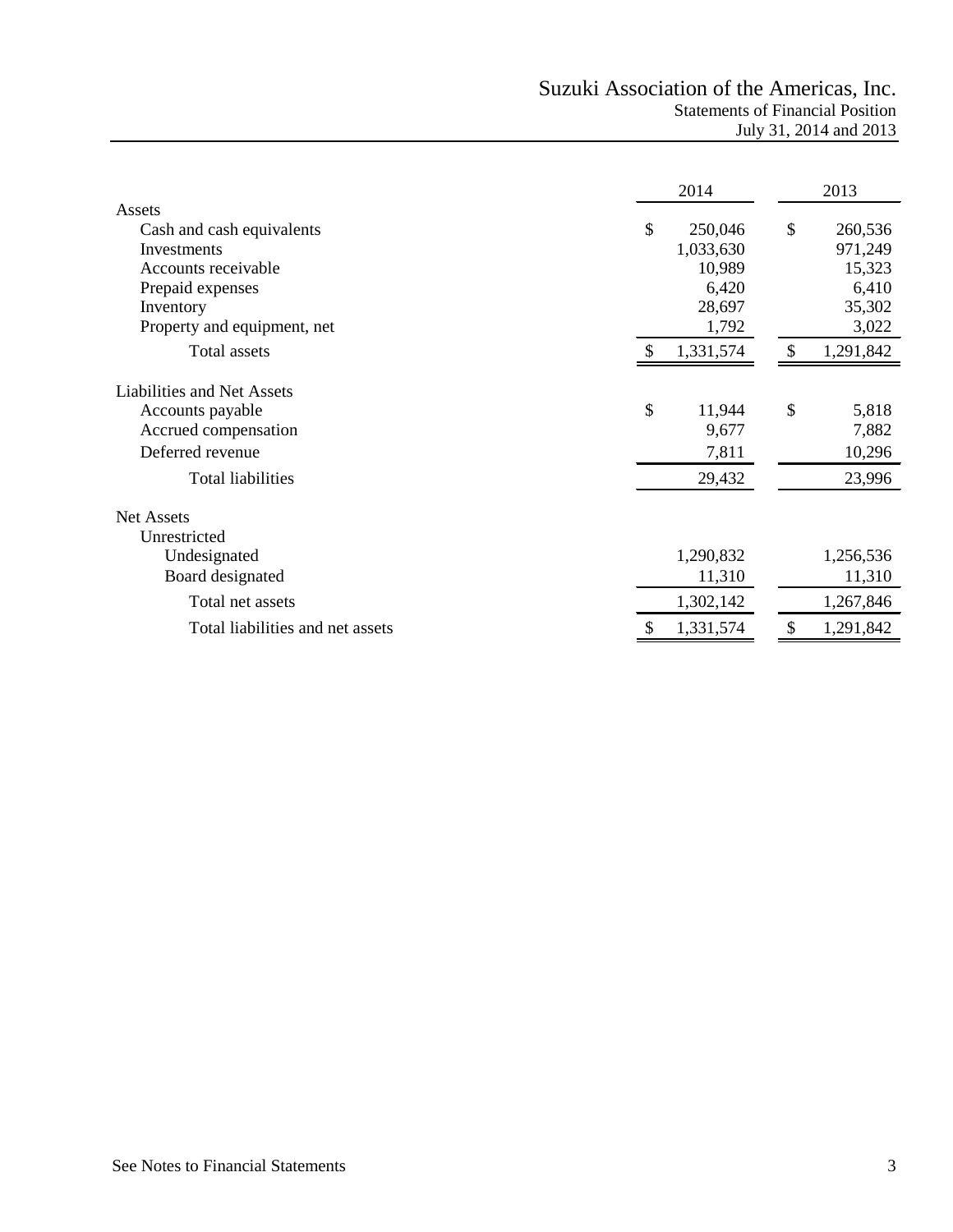# Suzuki Association of the Americas, Inc. Statements of Activities Years ended July 31, 2014 and 2013

|                                                    |              | 2014      | 2013            |
|----------------------------------------------------|--------------|-----------|-----------------|
| Revenue, Support, and Gains                        |              |           |                 |
| Membership dues                                    | $\mathbb{S}$ | 542,527   | \$<br>531,483   |
| Course registration fees                           |              | 111,090   | 151,390         |
| Institutes                                         |              | 59,788    | 58,149          |
| Biannual conference                                |              | 290,618   | 3,304           |
| <b>Biannual</b> retreat                            |              | 139       | 77,185          |
| Advertising                                        |              | 60,382    | 72,996          |
| Contributions                                      |              | 59,718    | 40,596          |
| Publications, net of cost of good sold of \$11,991 |              |           |                 |
| and \$15,595, respectively                         |              | 6,519     | 11,425          |
| Other income                                       |              | 16,413    | 16,296          |
| Net investment return                              |              | 60,365    | 33,588          |
| Total revenue, support, and gains                  |              | 1,207,559 | 996,412         |
| Expenses                                           |              |           |                 |
| Program                                            |              | 826,436   | 678,490         |
| Management and general                             |              | 257,890   | 216,400         |
| Membership development                             |              | 50,819    | 48,605          |
| Unallocated payments to international organization |              | 38,118    | 38,118          |
| Total expenses                                     |              | 1,173,263 | 981,613         |
| Change in Net Assets                               |              | 34,296    | 14,799          |
|                                                    |              |           |                 |
| Net Assets, Beginning of Year                      |              | 1,267,846 | 1,253,047       |
| Net Assets, End of Year                            |              | 1,302,142 | \$<br>1,267,846 |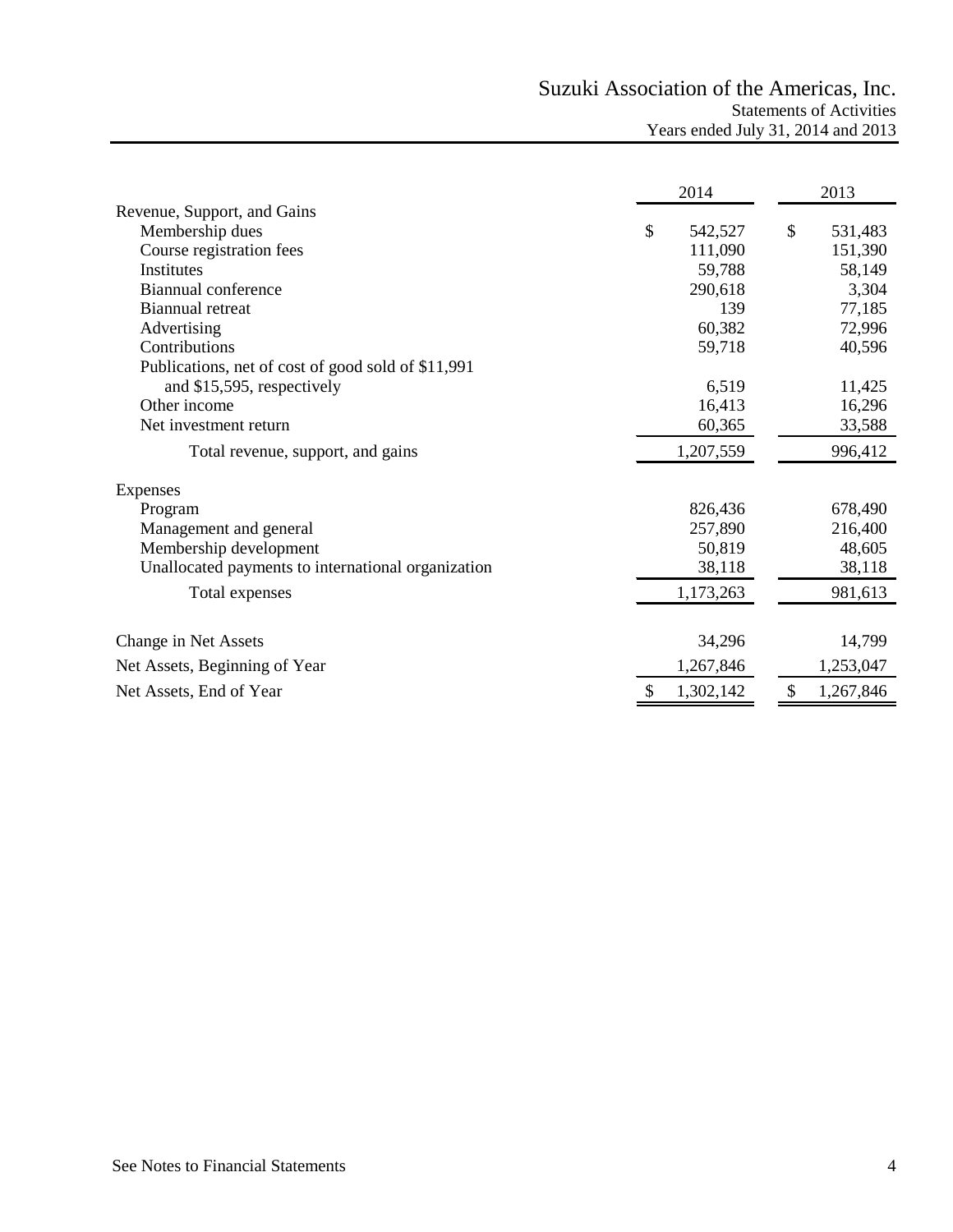# Suzuki Association of the Americas, Inc. Statements of Cash Flows Years Ended July 31, 2014 and 2013

|                                               | 2014          |    |           |
|-----------------------------------------------|---------------|----|-----------|
| Cash Flows from Operating Activities          |               |    |           |
| Change in net assets                          | \$<br>34,296  | \$ | 14,799    |
| Adjustments to reconcile change in net assets |               |    |           |
| to cash from (used for) operating activities  |               |    |           |
| Net investment return                         | (60, 365)     |    | (33,588)  |
| Depreciation                                  | 1,230         |    | 1,504     |
| Changes in operating assets and liabilities   |               |    |           |
| Accounts receivable                           | 4,334         |    | 11,136    |
| Prepaid expenses                              | (10)          |    | 115       |
| Inventory                                     | 6,605         |    | (10, 163) |
| Accounts payable                              | 6,126         |    | 19        |
| Accrued compensation                          | 1,795         |    | (3,545)   |
| Deferred revenue                              | (2,485)       |    | 4,713     |
| Net cash from (used for) operating activities | (8, 474)      |    | (15,010)  |
| Cash Flows from Investing Activities          |               |    |           |
| Purchases of investments                      | (2,016)       |    |           |
| Net cash from (used for) investing activities | (2,016)       |    |           |
| Net Change in Cash and Cash Equivalents       | (10, 490)     |    | (15,010)  |
| Cash and Cash Equivalents, Beginning of Year  | 260,536       |    | 275,546   |
| Cash and Cash Equivalents, End of Year        | \$<br>250,046 | \$ | 260,536   |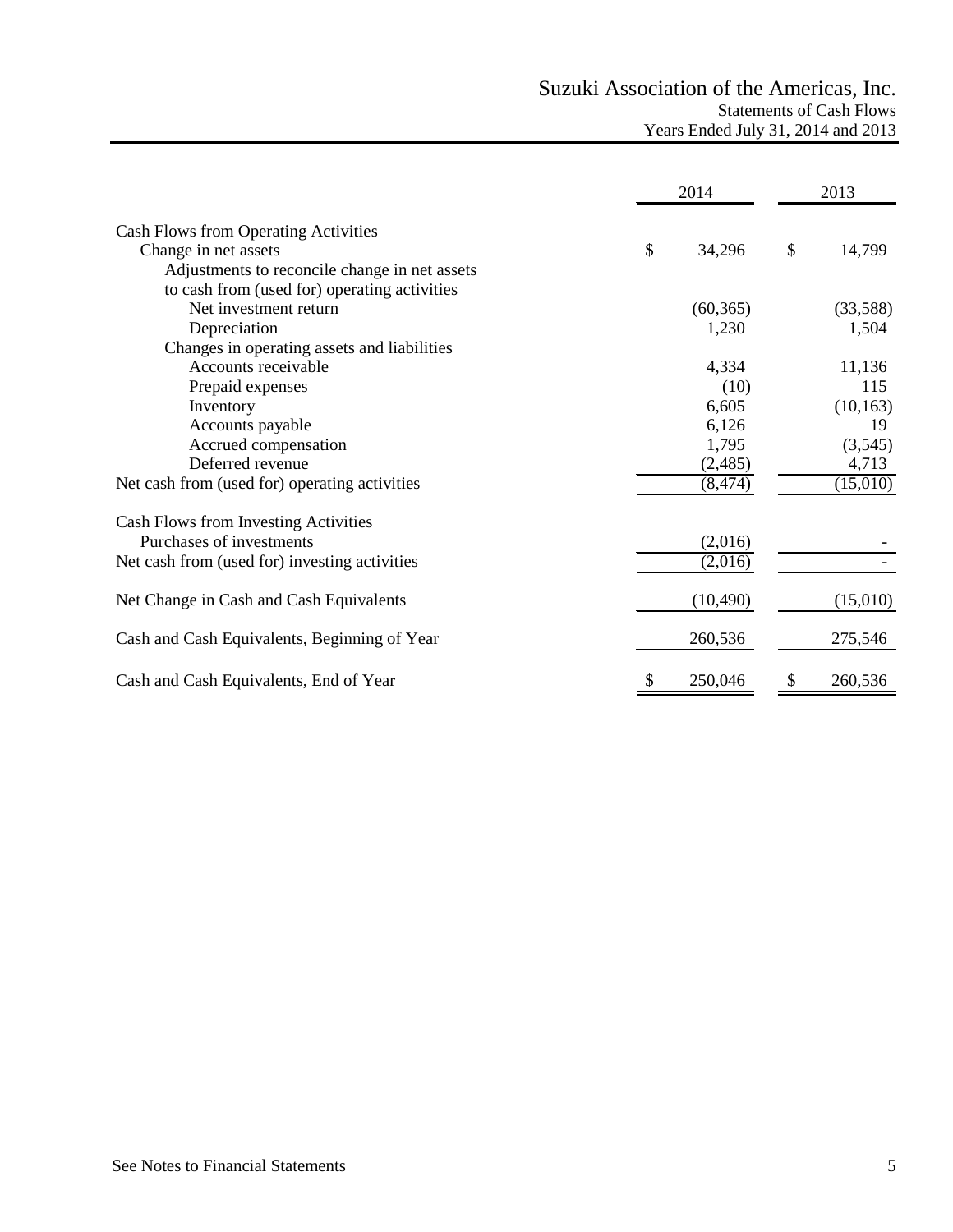# **Note 1 - Principal Activity and Significant Accounting Policies**

### **Organization**

Suzuki Association of the Americas, Inc. (the Association) is a nonprofit coalition of teachers, parents, educators, and others who are interested in making music education available to all children. The Association provides programs with services to members throughout North and South America. With the International Suzuki Association (ISA), and other regional associations, the Association promotes and supports the spread of Dr. Suzuki's Talent Education.

In addition to publishing the *American Suzuki Journal*, a quarterly magazine for members, the Association offers teacher development programs, scholarships, conferences, workshops, and retreats.

### **Cash and Cash Equivalents**

The Association considers all cash and highly liquid financial instruments with original maturities of three months or less, and which are neither held for nor restricted by donors for long-term purposes, to be cash and cash equivalents. Cash and highly liquid financial instruments restricted to other long-term purposes of the Association are excluded from this definition.

### **Investments**

Investment purchases are recorded at cost, or if donated, at fair value on the date of donation. Thereafter, investments are reported at their fair values in the statements of financial position. Net investment return is reported in the statements of activities and consists of interest and dividend income, and realized and unrealized capital gains and losses.

### **Receivables and Credit Policies**

Accounts receivable consist primarily of non-interest bearing amounts due for the sales of goods and performance of services provided to members, affiliated organizations and other organizations. All accounts receivable are due on demand. Management determines the allowance for uncollectible accounts receivable based on historical experience, an assessment of economic conditions, and review of subsequent collections. Accounts receivable are written off when deemed uncollectible. Management considers all accounts receivable to be fully collectible; therefore, no allowance for doubtful accounts has been established at July 31, 2014 and 2013.

### **Inventory**

Inventory is comprised of published training materials and videos and is stated at the lower of average cost or market.

### **Property and Equipment**

Property and equipment additions over \$500 are recorded at cost, or, if donated, at fair value on the date of donation. Depreciation is computed using the straight-line method over the estimated useful lives of the assets ranging from three to five years. When assets are sold, or otherwise disposed of, the cost and related accumulated depreciation are removed from the accounts, and any remaining gain or loss is included in the statements of activities. Costs of maintenance and repairs that do not improve or extend the useful lives of the respective assets are expensed currently.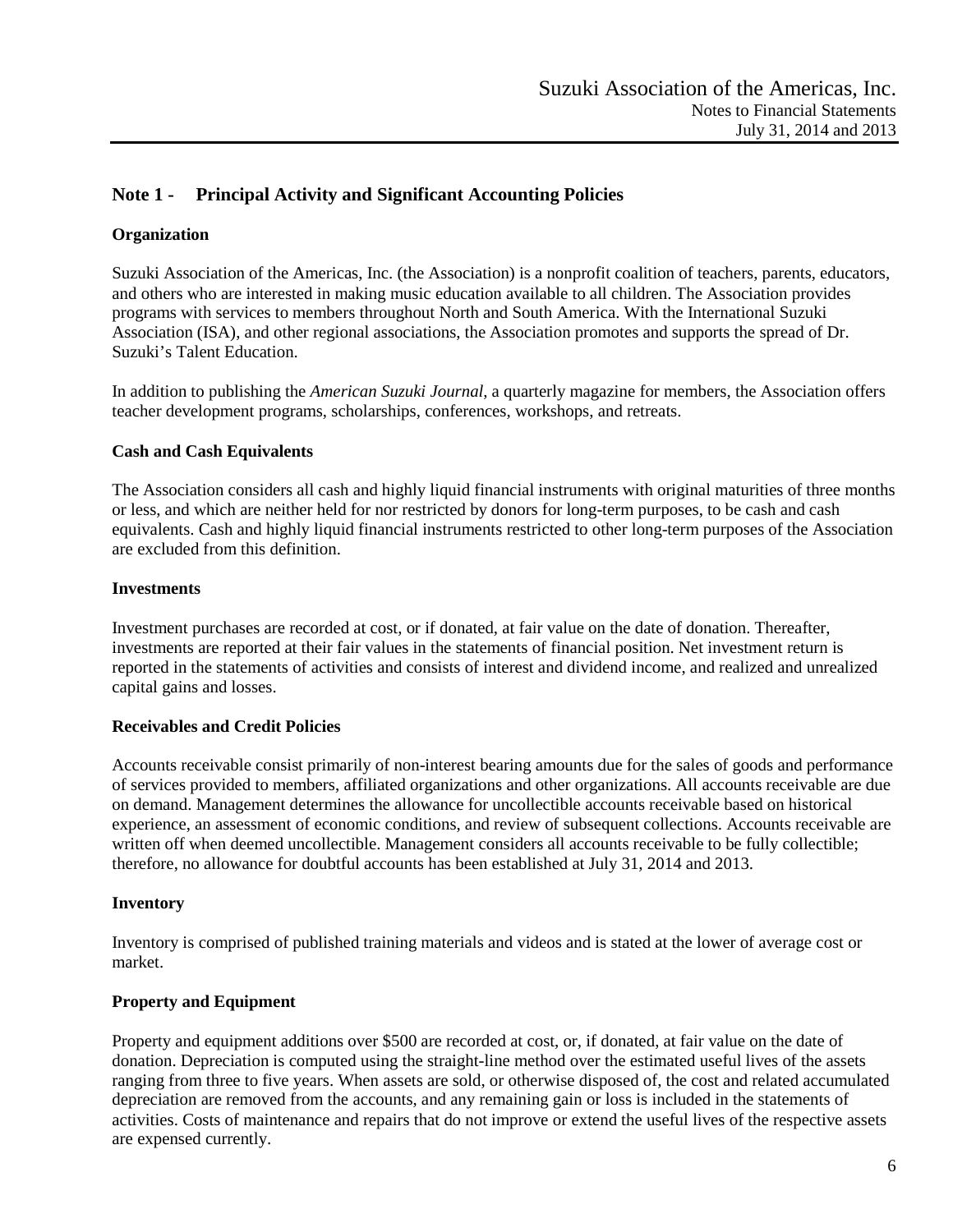The Association reviews the carrying values of property and equipment for impairment whenever events or circumstances indicate that the carrying value of an asset may not be recoverable from the future cash flows expected to result from its use and eventual disposition. When considered impaired, an impairment loss is recognized to the extent carrying value exceeds the fair value of the asset. There were no indicators of asset impairment during the years ended July 31, 2014 and 2013.

### **Net Assets**

Net assets, revenues, gains, and losses are classified based on the existence or absence of donor-imposed restrictions. Accordingly, net assets and changes therein are classified and reported as follows:

*Unrestricted Net Assets* – Net assets available for use in general operations. Unrestricted board designated net assets consist of net assets designated by the Board of Directors for specific purposes.

*Temporarily Restricted Net Assets* – Net assets subject to donor restrictions that may or will be met by expenditures or actions of the Association and/or the passage of time.

The Association reports contributions by donors as increases in unrestricted net assets if the restrictions expire (that is, when a stipulated time restriction ends or purpose restriction is accomplished) in the reporting period in which the revenue is recognized. All other donor-restricted contributions are reported as increases in temporarily or permanently restricted net assets, depending on the nature of the restrictions. When a restriction expires, temporarily restricted net assets are reclassified to unrestricted net assets and reported in the statements of activities as net assets released from restrictions. The Association had no temporarily restricted net assets as of July 31, 2014 and 2013.

*Permanently Restricted Net Assets* – Net assets whose use is limited by donor-imposed restrictions that neither expire by the passage of time nor can be fulfilled or otherwise removed by action of the Association. The restrictions stipulate that resources be maintained permanently but permit the Association to expend the income generated in accordance with the provisions of the agreements. The Association had no permanently restricted net assets as of July 31, 2014 and 2013.

## **Revenue and Revenue Recognition**

Revenue is recognized when earned. Membership dues are classified as contributions and are recognized in the period in which payment is received. Conference registrations and other program service payments received in advance are deferred to the applicable period in which the services are provided. Advertising income received in advance is deferred to the applicable period in which the related advertisements are published. Contributions are recognized when cash, securities or other assets, or an unconditional promise to give is received.

## **Advertising Costs**

Advertising costs are expensed as incurred and totaled \$1,065 and \$2,830 for the years ended July 31, 2014 and 2013, respectively.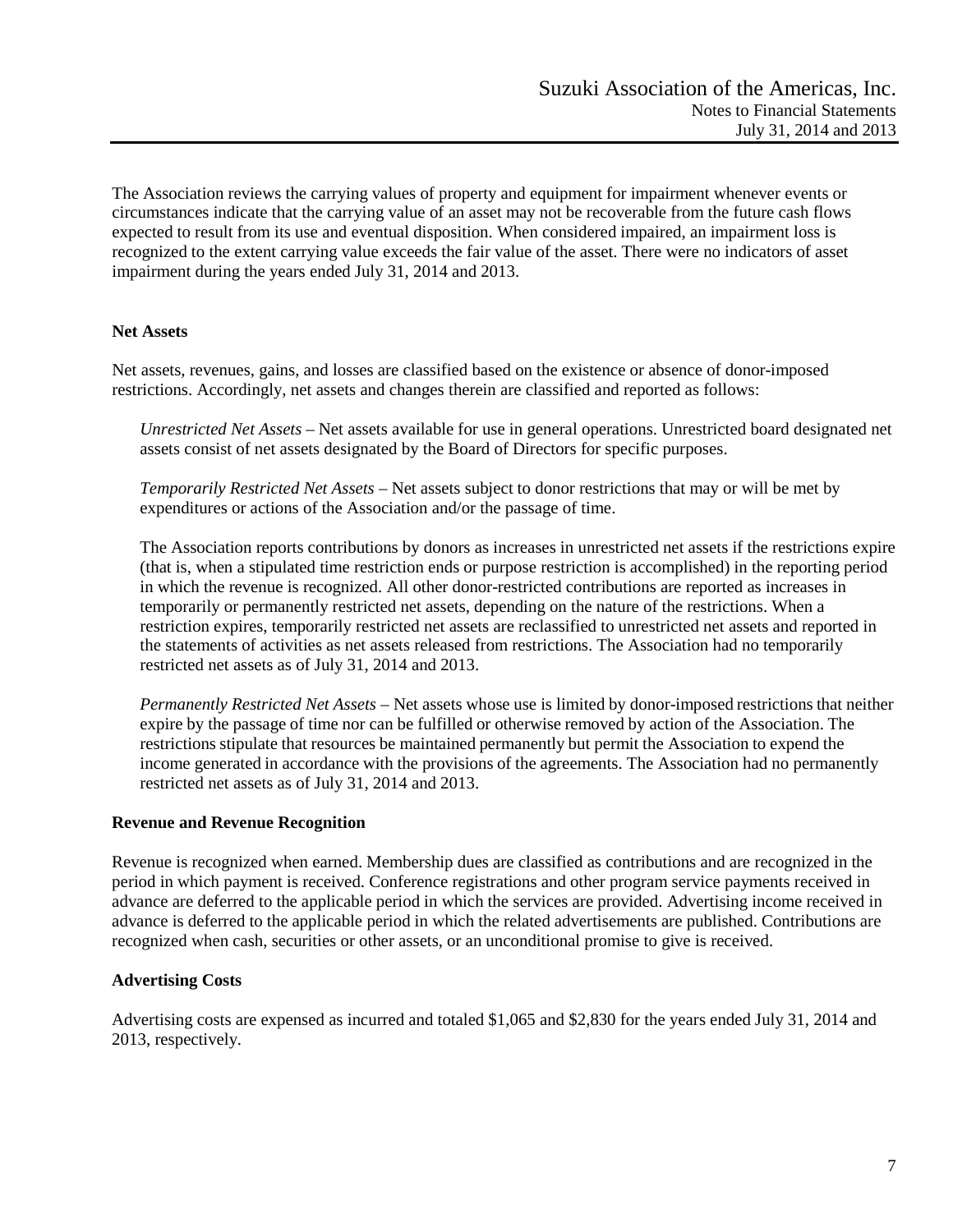### **Functional Allocation of Expenses**

The costs of program and supporting services activities have been summarized on a functional basis in the statements of activities. Accordingly, certain costs have been allocated among the programs and supporting services benefited. Note 8 presents total expenses by function.

### **Income Taxes**

The Association is organized as a Colorado nonprofit corporation and has been recognized by the Internal Revenue Service (IRS) as exempt from federal income taxes under Section 501(a) of the Internal Revenue Code as an organization described in Section  $501(c)(3)$ , qualifies for the charitable contribution deduction under Section  $170(b)(1)(A)(viii)$ , and has been determined not to be a private foundation under Section 509(a)(2). The Association is annually required to file a Return of Organization Exempt from Income Tax (Form 990) with the IRS. In addition, the Association is subject to income tax on net income that is derived from business activities that are unrelated to its exempt purposes. During 2014 and 2013, the Association did not incur any income tax expense.

The Association believes that it has appropriate support for any tax positions taken affecting its annual filing requirements, and as such, does not have any uncertain tax positions that are material to the financial statements. The Association would recognize future accrued interest and penalties related to unrecognized tax benefits and liabilities in income tax expense if such interest and penalties are incurred.

### **Estimates**

The preparation of financial statements in conformity with generally accepted accounting principles requires management to make estimates and assumptions that affect the reported amounts of assets and liabilities at the date of the financial statements and the reported amounts of revenues and expenses during the reporting period. Actual results could differ from those estimates and those differences could be material.

### **Financial Instruments and Credit Risk**

The Association manages deposit concentration risk by placing cash, money market accounts, and certificates of deposit with financial institutions believed by management to be creditworthy. At times, amounts on deposit may exceed insured limits or include uninsured investments in money market mutual funds. To date, the Association has not experienced losses in any of these accounts. Credit risk associated with accounts receivable is considered to be limited due to high historical collection rates and because no significant balances are due from any single organization. Investments are made by management whose performance is monitored by the Board of Directors. Although the fair values of investments are subject to fluctuation on a year-to-year basis, management believes that the investment policies and guidelines are prudent for the long-term welfare of the Association.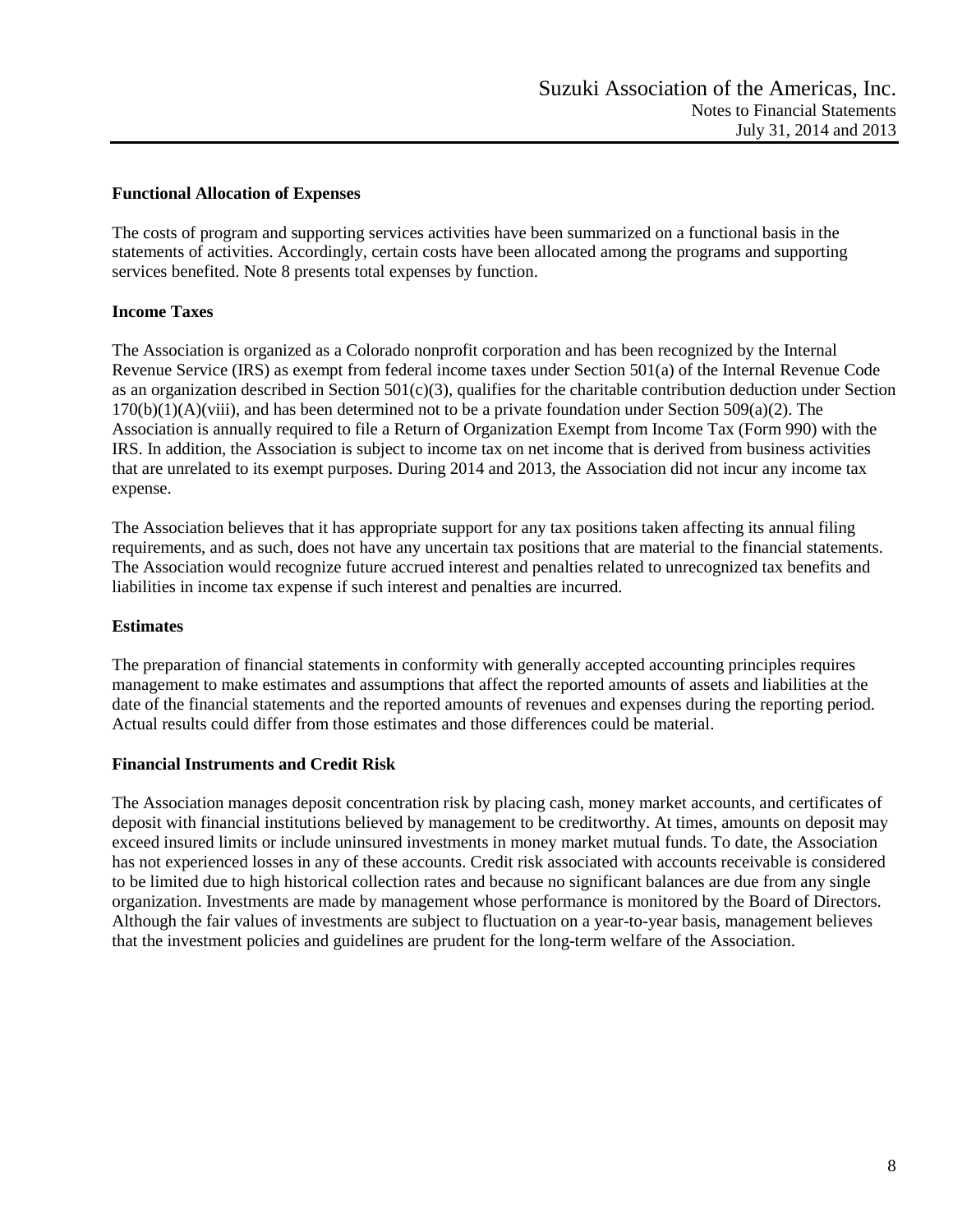# **Note 2 - Fair Value Measurements and Disclosures**

Certain assets are reported at fair value in the financial statements. Fair value is the price that would be received to sell an asset in an orderly transaction in the principal, or most advantageous, market at the measurement date under current market conditions regardless of whether that price is directly observable or estimated using another valuation technique. Inputs used to determine fair value refer broadly to the assumptions that market participants would use in pricing the asset, including assumptions about risk. Inputs may be observable or unobservable. Observable inputs are inputs that reflect the assumptions market participants would use in pricing the asset based on market data obtained from sources independent of the reporting entity. Unobservable inputs are inputs that reflect the reporting entity's own assumptions about the assumptions market participants would use in pricing the asset based on the best information available. A three-tier hierarchy categorizes the inputs as follows:

Level 1 – Quoted prices (unadjusted) in active markets for identical assets that the Association can access at the measurement date.

Level 2 – Inputs other than quoted prices included within Level 1 that are observable for the asset, either directly or indirectly. These include quoted prices for similar assets in active markets, quoted prices for identical or similar assets in markets that are not active, inputs other than quoted prices that are observable for the asset, and market-corroborated inputs.

Level 3 – Unobservable inputs for the asset. In these situations, the Association develops inputs using the best information available in the circumstances.

In some cases, the inputs used to measure the fair value of an asset might be categorized within different levels of the fair value hierarchy. In those cases, the fair value measurement is categorized in its entirety in the same level of the fair value hierarchy as the lowest level input that is significant to the entire measurement. Assessing the significance of a particular input to entire measurement requires judgment, taking into account factors specific to the asset. The categorization of an asset within the hierarchy is based upon the pricing transparency of the asset and does not necessarily correspond to the Association's assessment of the quality, risk or liquidity profile of the asset.

A significant portion of the Association's investment assets are classified within Level 1 because they are comprised of open-end mutual funds and common stocks with readily determinable fair values based on daily redemption values and closing market values, respectively. The Association's investment holdings are primarily domestic holdings, with some exposure to developed European country holdings. The Association invests in certificates of deposit and corporate bonds traded in the financial markets. Those certificates of deposit and corporate bonds are valued by the custodians of the securities using pricing models based on credit quality, time to maturity, stated interest rates and market-rate assumptions, and are classified within Level 2. Preferred stocks are valued at an adjusted price based upon prices of similar assets recently sold on an exchange or inactive brokerdealer market and are classified within Level 2.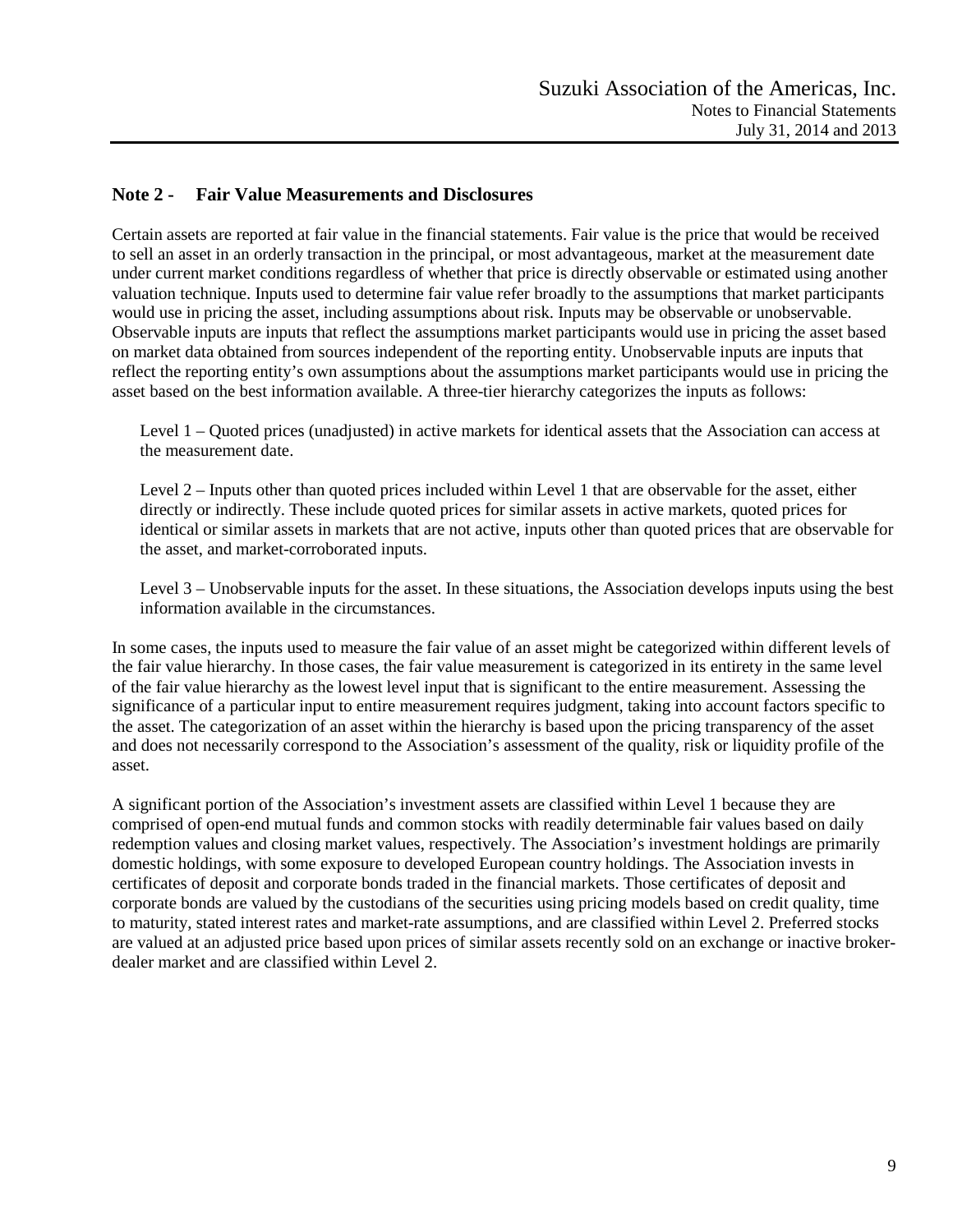The following table presents assets measured at fair value on a recurring basis, except those measured at cost as identified below, at July 31, 2014 and 2013:

|                                         | Fair Value Measurements at Report Date Using |           |                           |                       |                           |             |        |              |
|-----------------------------------------|----------------------------------------------|-----------|---------------------------|-----------------------|---------------------------|-------------|--------|--------------|
|                                         |                                              |           |                           | Quoted                |                           |             |        |              |
|                                         |                                              |           |                           | Prices in             |                           | Significant |        | Significant  |
|                                         |                                              |           |                           | <b>Active Markets</b> |                           | Other       |        | Unobservable |
|                                         |                                              |           |                           | for Identical         |                           | Observable  |        | Inputs       |
|                                         |                                              |           |                           | Assets                |                           | Inputs      |        |              |
|                                         |                                              | Total     |                           | (Level 1)             |                           | (Level 2)   |        | (Level 3)    |
|                                         |                                              |           |                           |                       |                           |             |        |              |
| July 31, 2014                           |                                              |           |                           |                       |                           |             |        |              |
| Money market funds (at cost)            | \$                                           | 37,145    | \$                        |                       | \$                        |             | \$     |              |
| Certificates of deposit<br>Mutual funds |                                              | 290,347   |                           |                       |                           | 290,347     |        |              |
| Large blend                             |                                              | 83,890    |                           | 83,890                |                           |             |        |              |
| Large growth                            |                                              | 19,472    |                           | 19,472                |                           |             |        |              |
| Large value                             |                                              | 53,900    |                           | 53,900                |                           |             |        |              |
| Moderate allocation                     |                                              | 37,746    |                           | 37,746                |                           |             |        |              |
| Common stock                            |                                              | 19,232    |                           | 19,232                |                           |             |        |              |
| Preferred stock                         |                                              | 141,425   |                           |                       |                           | 141,425     |        |              |
| Corporate bonds                         |                                              | 350,473   |                           |                       |                           | 350,473     |        |              |
|                                         | \$                                           | 1,033,630 | $\boldsymbol{\mathsf{S}}$ | 214,240               | $\boldsymbol{\mathsf{S}}$ | 782,245     | \$     |              |
| July 31, 2013                           |                                              |           |                           |                       |                           |             |        |              |
| Money market funds (at cost)            | \$                                           | 46,055    | \$                        |                       | \$                        |             | \$     |              |
| Certificates of deposit<br>Mutual funds |                                              | 327,986   |                           |                       |                           | 327,986     |        |              |
| Large blend                             |                                              | 71,754    |                           | 71,754                |                           |             |        |              |
| Large growth                            |                                              | 16,732    |                           | 16,732                |                           |             |        |              |
| Large value                             |                                              | 46,924    |                           | 46,924                |                           |             |        |              |
| Moderate allocation                     |                                              | 33,858    |                           | 33,858                |                           |             |        |              |
| Common stock                            |                                              | 19,552    |                           | 19,552                |                           |             |        |              |
| Preferred stock                         |                                              | 139,635   |                           |                       |                           | 139,635     |        |              |
| Corporate bonds                         |                                              | 268,753   |                           |                       |                           | 268,753     |        |              |
|                                         | \$                                           | 971,249   | $\boldsymbol{\mathsf{S}}$ | 188,820               | \$                        | 736,374     | $\$\,$ |              |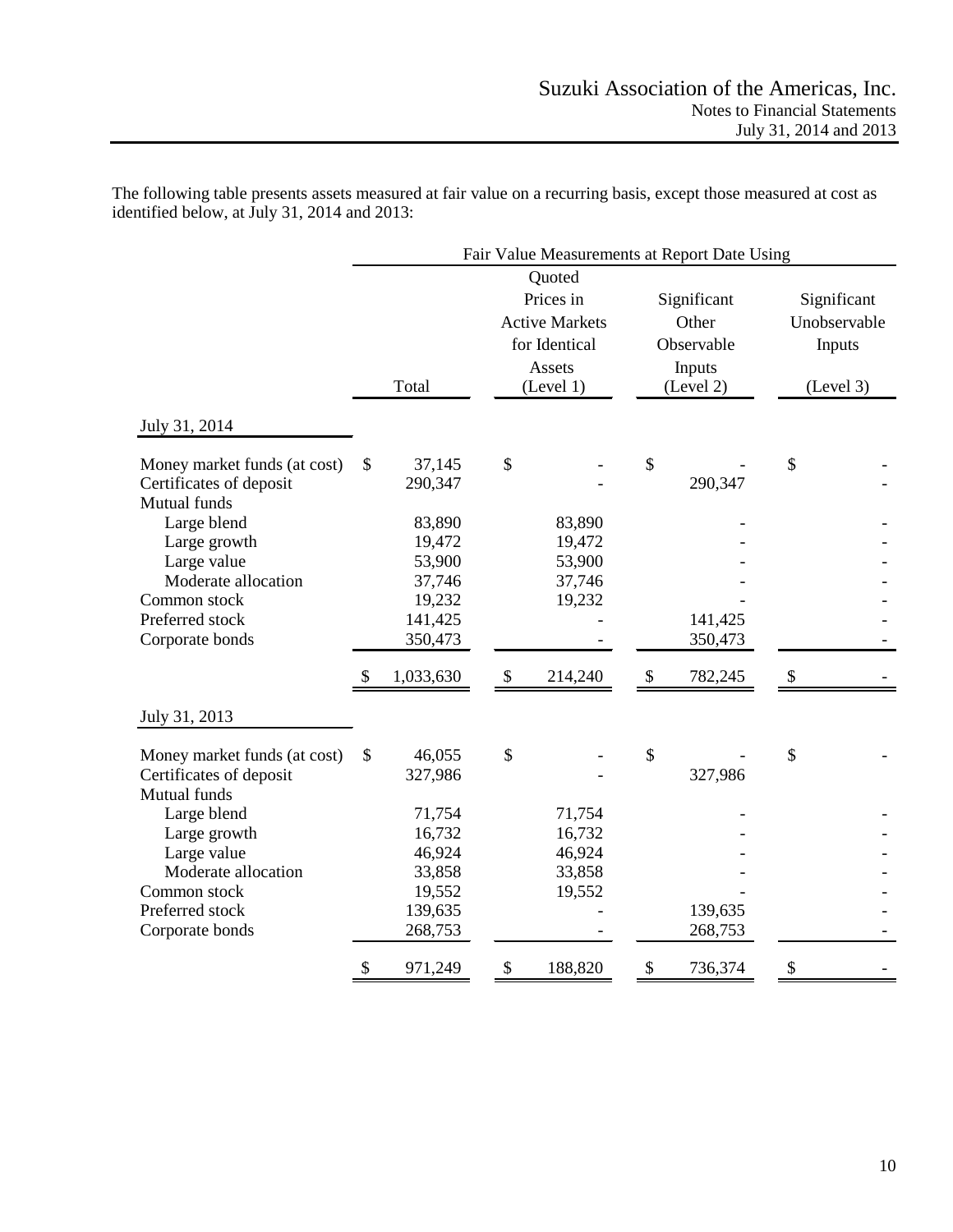### **Note 3 - Net Investment Return**

Net investment return consists of the following for the years ended July 31, 2014 and 2013:

|                                                            | 2014          |                  | 2013 |                 |
|------------------------------------------------------------|---------------|------------------|------|-----------------|
| Interest and dividends<br>Net realized and unrealized gain | <sup>\$</sup> | 32,561<br>27,804 | S    | 27,770<br>5,818 |
|                                                            | S             | 60.365           |      | 33,588          |

## **Note 4 - Property and Equipment**

Property and equipment consists of the following at July 31, 2014 and 2013:

|                                                          | 2014                | 2013               |
|----------------------------------------------------------|---------------------|--------------------|
| Furniture and equipment<br>Less accumulated depreciation | 41,530<br>(39, 738) | 41,530<br>(38,508) |
|                                                          | 1.792               | 3,022              |

# **Note 5 - Leases**

During 2014, the Association leased office space under a cancelable month-to-month lease. The Association entered into a new lease agreement for office space subsequent to year end, as discussed at Note 10. The Association also leases certain office equipment under operating leases expiring at various dates through 2016.

Future minimum lease payments are as follows:

| Years Ending July 31, |               |                |
|-----------------------|---------------|----------------|
| 2015<br>2016          | \$            | 8,230<br>4,849 |
|                       | $\mathcal{S}$ | 13,079         |

Rent expense for the years ended July 31, 2014 and 2013 was \$56,303 and \$55,366, respectively.

### **Note 6 - Unallocated Payments to International Organization**

The Association remits quarterly fees to ISA for the right to promote the Suzuki method in the Americas. The Association remitted fees of \$38,118 to ISA for each of the years ended July 31, 2014 and 2013.